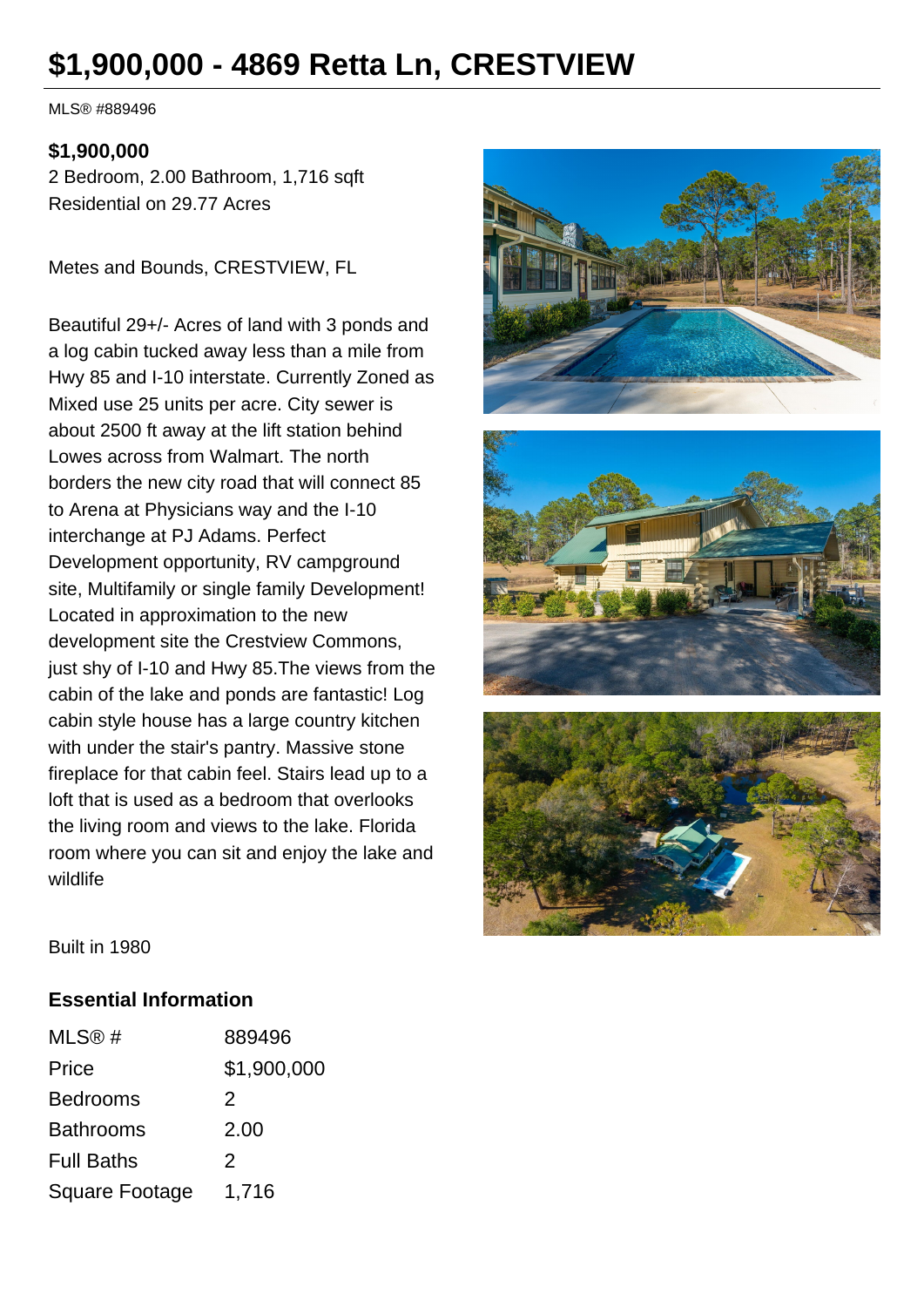| Acres             | 29.77                         |
|-------------------|-------------------------------|
| <b>Year Built</b> | 1980                          |
| <b>Type</b>       | Residential                   |
| Sub-Type          | <b>Detached Single Family</b> |
| <b>Style</b>      | Log Cabin                     |
| <b>Status</b>     | Active                        |

# **Community Information**

| Address      | 4869 Retta Ln       |
|--------------|---------------------|
| Area         | 25 - Crestview Area |
| Subdivision  | Metes and Bounds    |
| City         | <b>CRESTVIEW</b>    |
| County       | <b>OKALOOSA</b>     |
| <b>State</b> | FL                  |
| Zip Code     | 32536               |

# **Amenities**

| Amenities        | Dock, Fishing, Waterfront                     |
|------------------|-----------------------------------------------|
| <b>Utilities</b> | Electric Available, Private Well, Septic Tank |
| Parking          | Carport                                       |
| Is Waterfront    | Yes                                           |
| Waterfront       | Lake                                          |

# **Interior**

| <b>Interior Features</b> | Ceiling Cathedral, Fireplace, Floor Laminate, Floor Tile, Pantry, Walls<br>Paneled, Washer/Dryer Hookup, Woodwork Stained |
|--------------------------|---------------------------------------------------------------------------------------------------------------------------|
| Appliances               | Dishwasher, Oven:Self Cleaning, Refrigerator W/Ice Maker, Smoke<br>Detector, Smooth Stovetop Rnge, Stove/Oven Electric    |
| Heating                  | Heat Pump Air To Air                                                                                                      |
| Cooling                  | A/C: Central Electric, Ceiling Fans                                                                                       |
| Fireplace                | Yes                                                                                                                       |
| <b>Fireplaces</b>        | Fireplace                                                                                                                 |
| # of Stories             | 2                                                                                                                         |

# **Exterior**

| <b>Exterior</b> | Roof Metal, Siding Vinyl, Trim Wood                                                |
|-----------------|------------------------------------------------------------------------------------|
|                 | Exterior Features Dock, Fenced Lot-Part, Patio Covered, Sprinkler System, Workshop |
| Lot Description | Cleared, Wooded                                                                    |
| <b>Windows</b>  | Double Paned Windows                                                               |